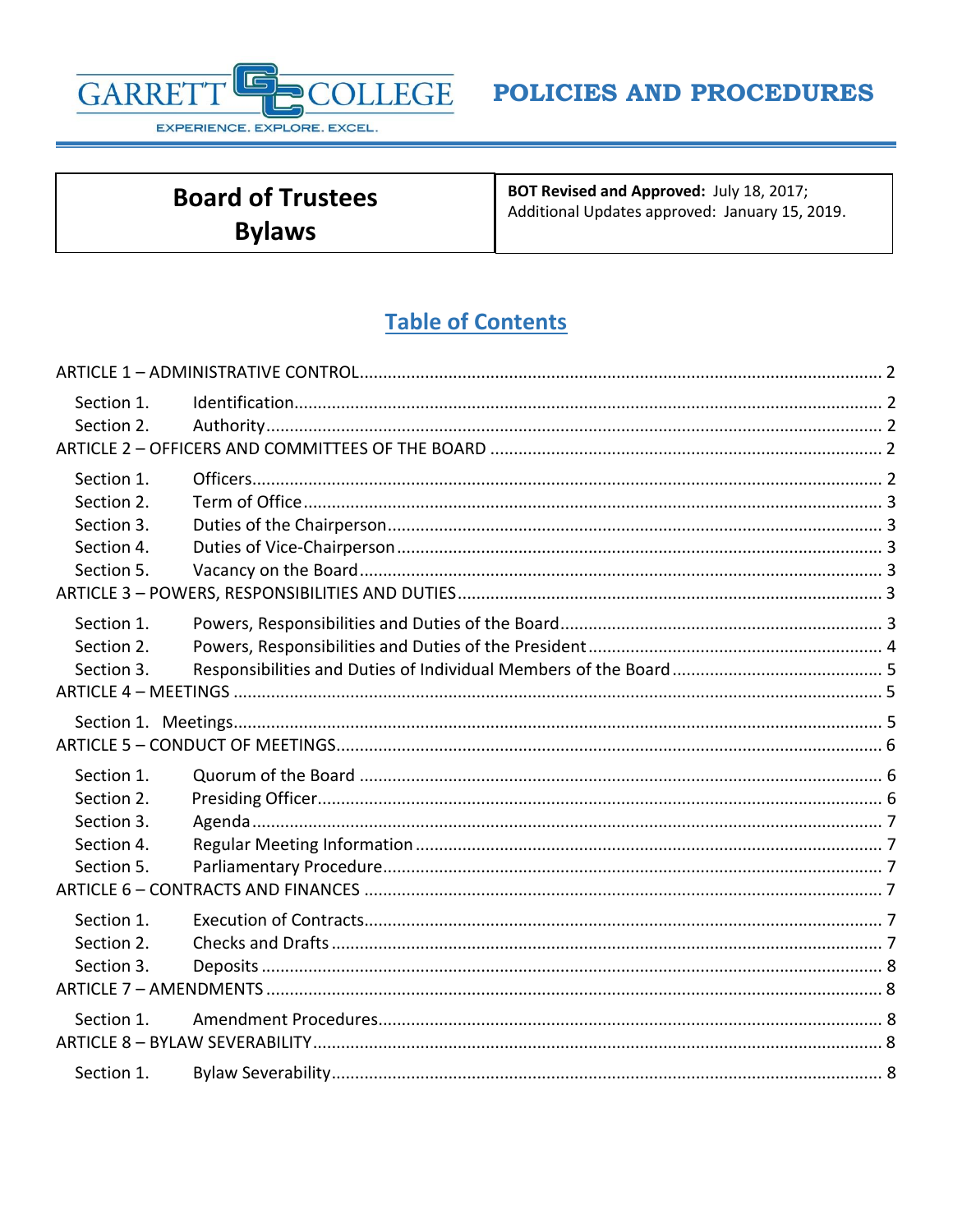## <span id="page-1-0"></span>**ARTICLE 1 – ADMINISTRATIVE CONTROL**

### <span id="page-1-1"></span>**Section 1. Identification**

- A. The legal name of the college is "Garrett Community College" (hereafter referred to as the "College"). The Maryland Higher Education Commission has given the College permission to operate as "Garrett College".
- B. The board of trustees is styled "The Board of Trustees of Garrett Community College" (hereafter referred to as the "Board").

#### <span id="page-1-2"></span>**Section 2. Authority**

- A. The Board derives its authority from and is bound by the framework of the Annotated Code of Maryland, Education Article, Titles 10 and 16, as from time to time amended.
- B. In addition to the other powers granted and duties imposed by State laws and regulation, and subject to the authority of the Maryland Higher Education Commission, the Board has the power and duties set forth in these Bylaws.
- C. The Board's authority over the College is exerted not by individual members, but through majority vote whereby rules, regulations, and policies are adopted. The members of the Board have legal authority only when the Board is in formal session and when a quorum is present, except in the event of an emergency which is defined as an event which poses an imminent danger to persons and/or property or which would significantly affect the operation of the College unless immediate action is taken. If a quorum of the Board is unable to be convened after attempting to notify all members, the Chairperson of the Board or in his/her absence the Vice-Chairperson has the authority to act on behalf of the Board. Any action(s) taken by the Chairperson or in his/her absence the Vice-Chairperson must be fully reported to the members of the Board at the Board's next scheduled meeting.

## <span id="page-1-3"></span>**ARTICLE 2 – OFFICERS AND COMMITTEES OF THE BOARD**

### <span id="page-1-4"></span>**Section 1. Officers**

- A. The officers of the Board shall be a Chairperson, a Vice-Chairperson and a Secretary-Treasurer.
- B. The President of Garrett College shall serve as the Secretary-Treasurer of the Board, and shall be a Trustee Ex-Officio for so long as she/he is President. The Secretary-Treasurer will participate fully in all matters but shall not vote or be counted towards a quorum.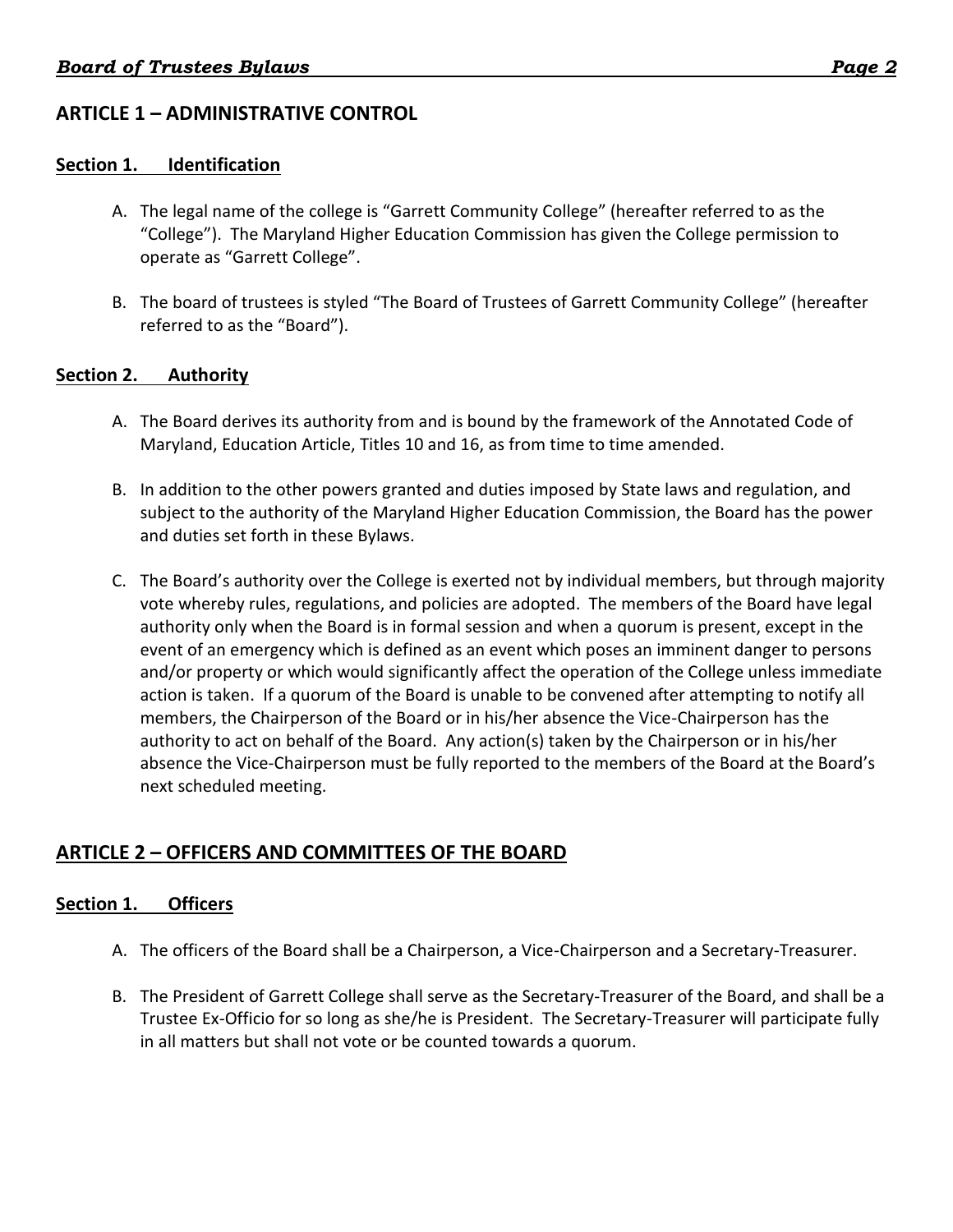## <span id="page-2-0"></span>**Section 2. Term of Office**

A. The Chairperson and Vice-Chairperson shall be elected and shall take office each year at the annual meeting. They shall hold office until their elected successors take office. A majority vote of the members of the Board shall be necessary for election. Vacancies in any office shall be filled by the Board.

### <span id="page-2-1"></span>**Section 3. Duties of the Chairperson**

- A. The Chairperson shall preside at all meetings of the Board and shall be entitled to vote at all meetings of the Board.
- B. The Chairperson shall appoint all standing, special, and ad hoc committees of the Board to address specific areas of interest or concern. Such committees may include members not from the Board, if specifically agreed to by a majority vote of the Board.

### <span id="page-2-2"></span>**Section 4. Duties of Vice-Chairperson**

A. The Vice-Chairperson shall perform such duties as the Chairperson shall delegate and, in the absence of the Chairperson, assume his/her duties and executive powers.

### <span id="page-2-3"></span>**Section 5. Vacancy on the Board**

A. A vacancy on the Board shall be filled for the unexpired term in the manner provided by law.

## <span id="page-2-4"></span>**ARTICLE 3 – POWERS, RESPONSIBILITIES AND DUTIES**

### <span id="page-2-5"></span>**Section 1. Powers, Responsibilities and Duties of the Board**

- A. The Board shall exercise general control and management over the College and establish policies to effect the efficient operation of the College, keep separate records and minutes, and adopt reasonable rules, regulations, and bylaws to carry out the provisions of Titles 10 and 16 of the Education Article of the Annotated Code of Maryland.
- B. The Board, as the final institutional authority, has the responsibility to guarantee the integrity of the College, to develop and periodically evaluate policies, procedures and instructional programs for the College, and to entrust the administration of the policies to the College President.
- C. The Board shall perform the following duties:
	- 1. Define the role and mission of the College and establish institutional objectives;
	- 2. Be responsible for selecting and evaluating the President;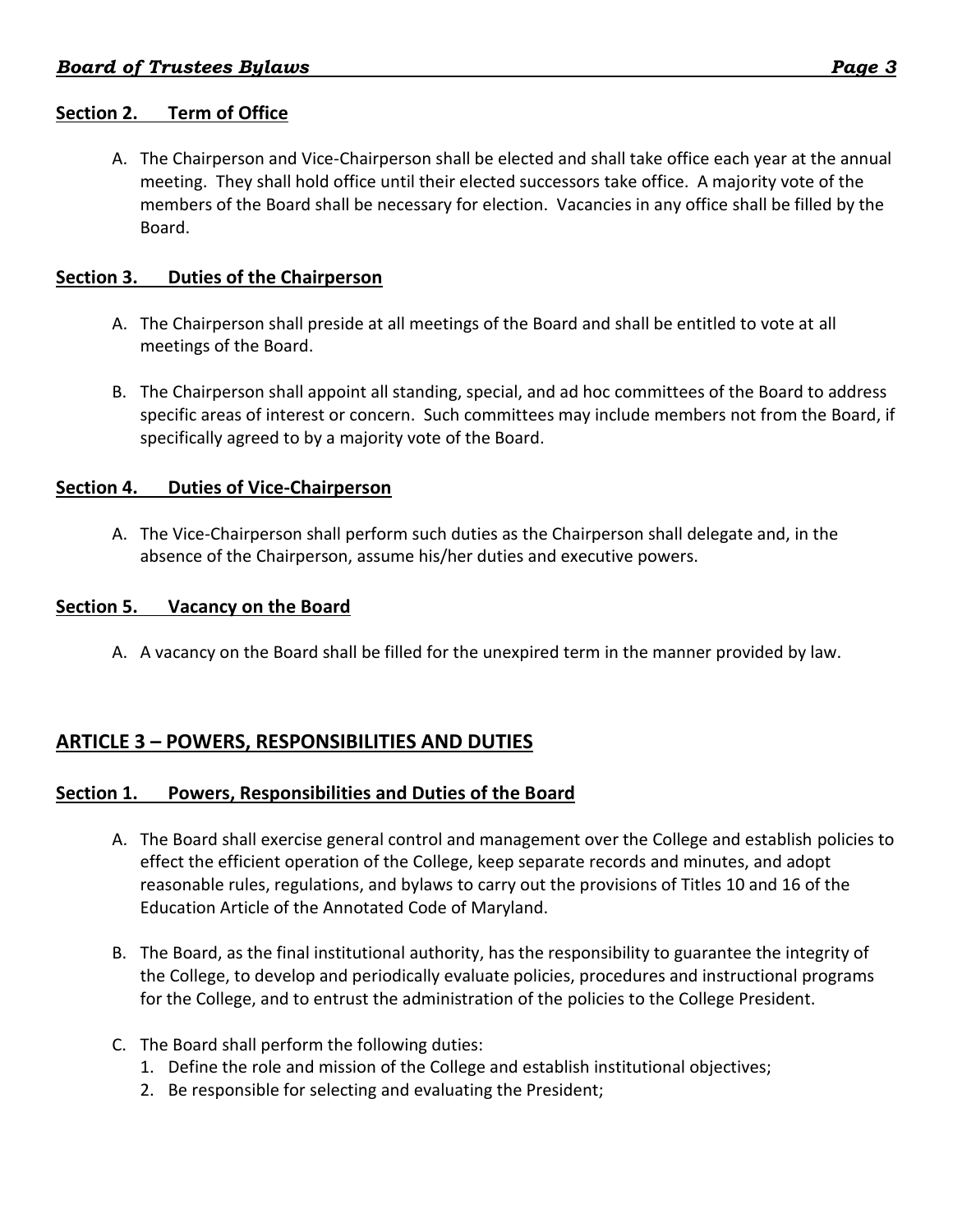- 3. Enter into a contract with the President defining, but not limited to, the term of employment, the compensation, and the duties;
- 4. Ensure that the College is managed in a professional and businesslike manner;
- 5. Approve, upon recommendation of the President, the hiring, promotion, and termination of Vice Presidents, Deans, and the Executive Assistant to the President;
- 6. Fix the salary of Garrett College employees;
- 7. Delegate to the President appropriate executive authority including but not limited to:
- a. Appointing full and part-time faculty;
- b. Directly appointing members of the College support staff and administration (except as detailed in C.5 above), within the appropriations made;
- c. Disposing of items acquired pursuant to the Garrett College revised policy for Fixed Assets and Surplus Property as from time-to-time amended.
- 8. Review and approve the budget prepared by the President;
- 9. Adopt curricula on the recommendation of the President, subject to review and approval by the Maryland Higher Education Commission;
- 10. Issue certificates and degrees to qualified students on the recommendation of the President;
- 11. Establish tuition and fees which shall be consistent with the requirements of State Law;
- 12. Oversee the proper management of budgeted funds under an adequate accounting system, subject to review by an auditor;
- 13. Review and, as appropriate, amend the bylaws on a regular basis;
- 14. Regularly engage in Board self-evaluation;
- 15. Perform such other responsibilities as may be deemed necessary or be required by law;
- 16. Review on a regular basis and amend as appropriate the policies adopted by the Board.

## <span id="page-3-0"></span>**Section 2. Powers, Responsibilities and Duties of the President**

- A. The President shall report directly to the Board, shall discharge those duties specified in these bylaws and in Community Colleges, Title 16, of the Education Article of the Annotated Code of Maryland, and perform such other duties as the Board may from time-to-time assign.
- B. The Secretary-Treasurer of the Board shall perform the following duties:
	- 1. Attend meetings of the Board, except those involving his/her personal position as President;
	- 2. Maintain a record of the proceedings of each meeting of the Board and take all actions as specified in the Maryland Open Meetings Act, Title 3, of the General Provisions Article of the Annotated Code of Maryland;
		- a. Be responsible for the minutes of all meetings;
		- b. Have charge, under the direction of the Board, of all official records and papers belonging to the Board.
	- 3. Be responsible for sending all legal notices and any correspondence designated by the Board;
	- 4. Be responsible for the safekeeping of all monies paid to the College, and regularly report to the Board on matters relating to the College's financial status;
	- 5. Make certain that the College's operating and capital budgets are audited annually in accordance with procedures set forth in the Law and conform to policies established by the Maryland Higher Education Commission;
	- 6. Prepare and recommend a budget to the Board pursuant to Title 16, Education Article of the Annotated Code of Maryland;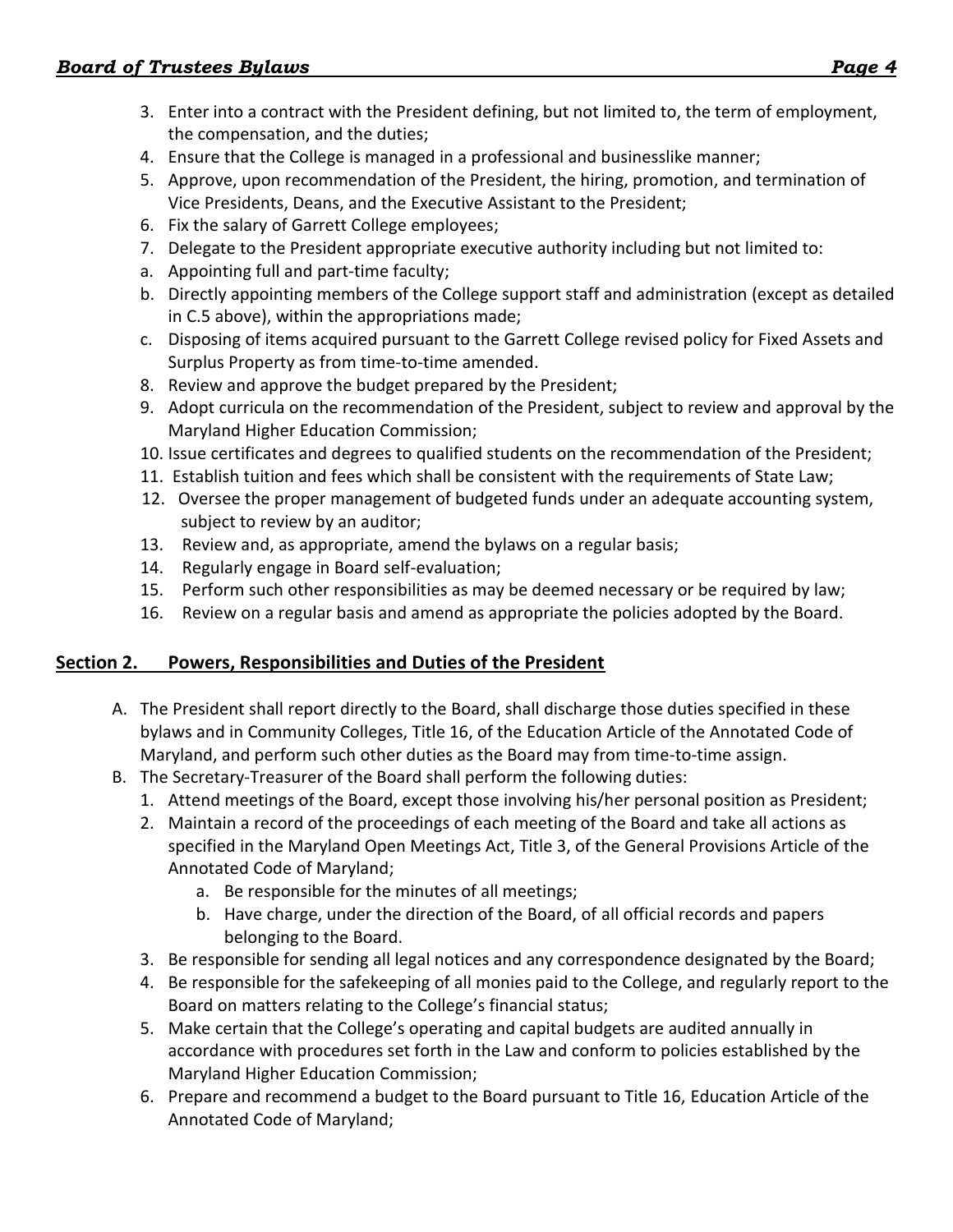7. Inform the Board in a timely fashion of any statutory, regulatory or policy changes that affect the College, the Board and/or the Board's governance of the College.

## <span id="page-4-0"></span>**Section 3. Responsibilities and Duties of Individual Members of the Board**

- A. Each Board member shall discharge the following duties:
	- 1. Prepare adequately for Board meetings by reviewing all materials furnished in advance of the meeting;
	- 2. Maintain confidentiality on all matters discussed at closed meetings of the Board;
	- 3. Refrain from engaging in any activity that is, or could give the appearance of, a conflict of interest, and comply at all times with the Garrett College Policy on Trustee Conflict of Interest and other pertinent policies as adopted by the Board of Trustees and amended from time to time.

# <span id="page-4-1"></span>**ARTICLE 4 – MEETINGS**

## <span id="page-4-2"></span>**Section 1. Meetings**

- A. Meetings All Board meetings will be conducted in accordance with the Maryland Open Meetings Act, Title 3 of the General Provisions Article of the Annotated Code of Maryland.
- B. Annual Meeting The annual meeting of the Board is normally held at its regular meeting in July. A Chairperson and Vice-Chairperson of the Board will be elected at said meeting and are elected for the year.
- C. Regular Meetings The Chairperson and/or Secretary-Treasurer of the Board will schedule regular meetings throughout the calendar year.
- D. Special Meetings The Board may hold additional meetings and special meetings, which provide an opportunity for the Board to take the required action on unanticipated, important items or to address special circumstances. The need for special meetings is determined by the Chairperson and/or Secretary-Treasurer. Whenever possible, at least 24 hours public notice of a special meeting shall be given.
- E. Conference Sessions The purpose of a conference session is to discuss with a limited number of people general background information of interest to the Board. No official action shall be taken by the Board during these sessions. Conference sessions shall be called by the Chairperson at the request of any member of the Board or the President of the College.
- F. Executive (Closed Sessions) Closed session will be conducted in accordance with the Maryland Open Meetings Act, Title 3 of the General Provisions Article of the Annotated Code of Maryland.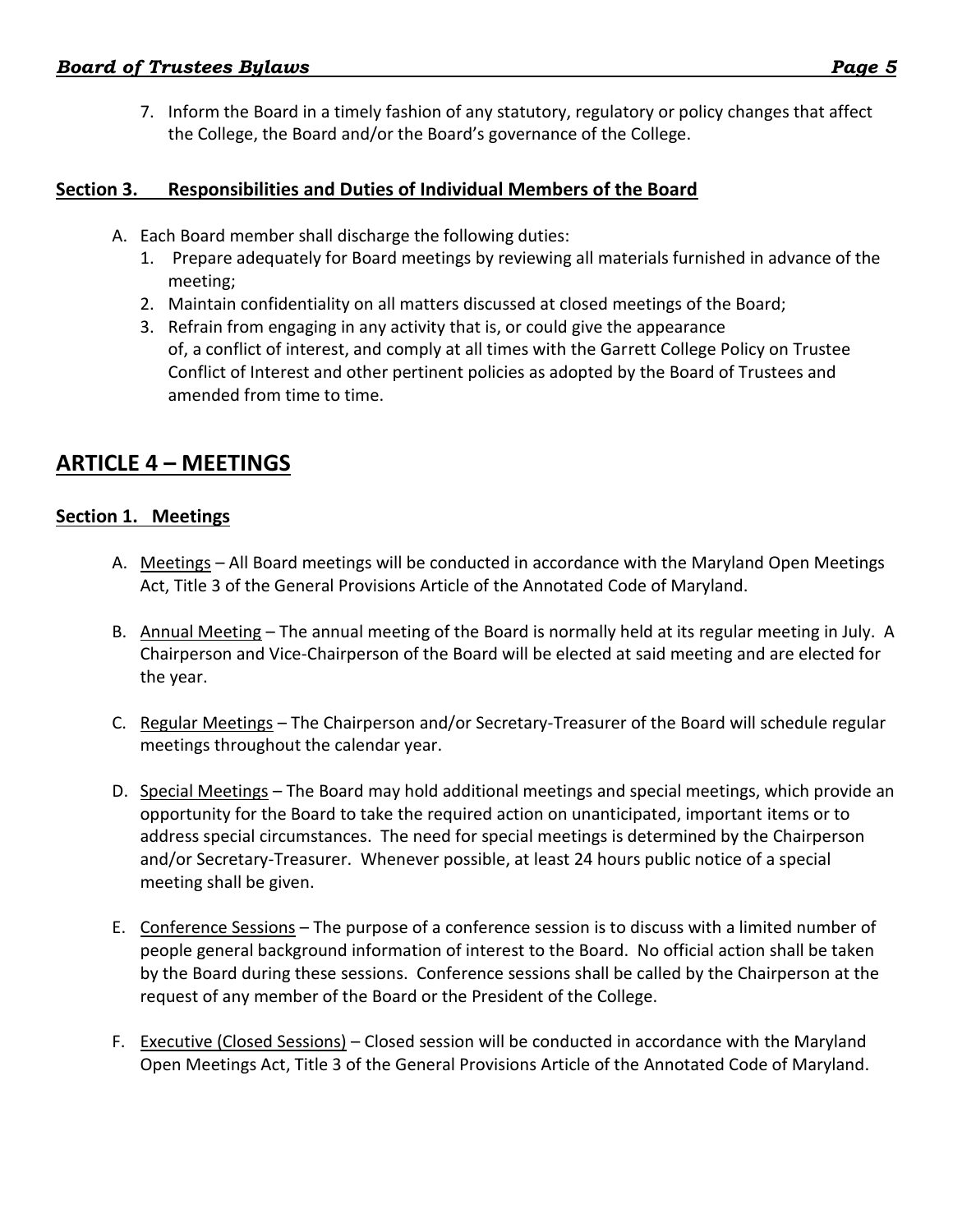- G. Attendance Board Members are required to attend a minimum of fifty percent (50%) of all regularly scheduled meetings.
	- 1. Board Members may participate by telephone, video phone, or similar electronic medium and shall be counted present so long as all attending Board Members can hear and be heard.
	- 2. Any Board Member who does not attend at least 50% of the regularly scheduled meetings during any calendar year 12-month period, unless commencing his/her tenure in mid-year, shall be considered to have resigned (unless subject to waiver approved by the Governor subject to Title 8, of the State Government Article of the Annotated Code of Maryland).
- H. Public Participation Regular and special meetings are open to the public as provided by law. The Board seeks the advice and assistance of interested individuals and groups in the discharge of its duties. A set amount of time for this purpose shall be set aside at or near the beginning of the meeting. A procedure has been established for scheduling comments by interested individuals and groups during regular and special meetings of the Board *(i.e. notify the Secretary of the Board a minimum of 24 hours in advance of the meeting).* The duration of the comments/presentation will be at the discretion of the Chair of the Board.

# <span id="page-5-0"></span>**ARTICLE 5 – CONDUCT OF MEETINGS**

## <span id="page-5-1"></span>**Section 1. Quorum of the Board**

- A. Quorum of the Board is defined as the majority of the filled seats on the Board.
- B. If based on reliable information that a quorum of the Board is not anticipated to attend a scheduled meeting of the Board, then the Chairperson, the Vice-Chairperson in the absence of the Chairperson, or the Secretary-Treasurer in the absence of both may cancel the previously scheduled regular meeting of the Board.
- C. In the event that there is not a quorum of the Board present at a scheduled meeting, then the Board may have a Conference Session or adjourn the meeting.

## <span id="page-5-2"></span>**Section 2. Presiding Officer**

A. The Chairperson or, in his/her absence, the Vice-Chairperson shall preside at all meetings of the Board. In case the Chairperson and the Vice-Chairperson cannot be in attendance, the Chairperson or, the Vice-Chairperson in the absence of the Chairperson, or the Secretary-Treasurer in the absence of both, shall appoint a Board Member to chair the meeting.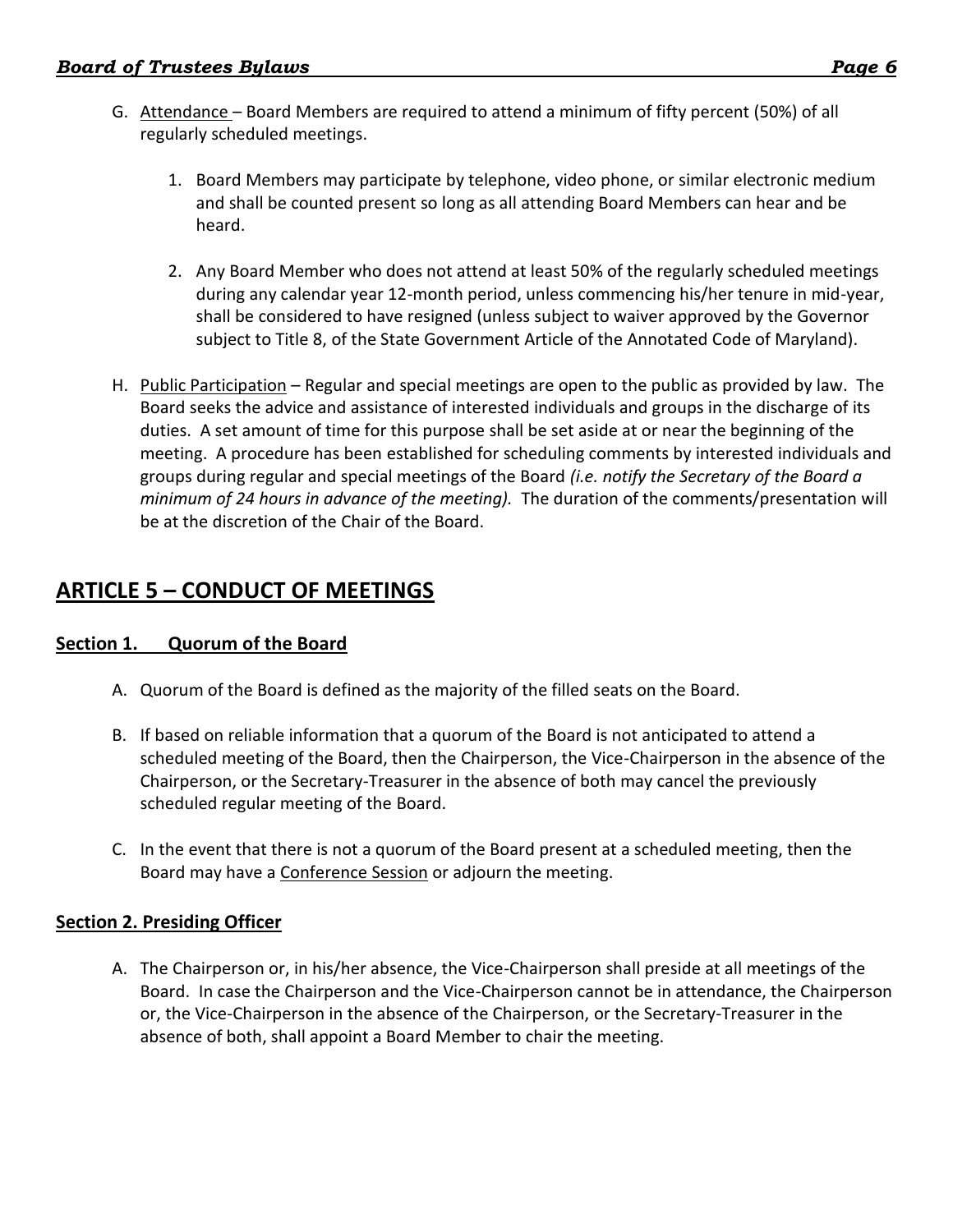## <span id="page-6-0"></span>**Section 3. Agenda**

A. Agendas are prepared by the Secretary-Treasurer in consultation with the Chairperson and other members of the Board as appropriate and shall be distributed at least three (3) days in advance of the next regularly scheduled meeting to each member of the Board by mail and/or any electronic means.

### <span id="page-6-1"></span>**Section 4. Regular Meeting Information**

- A. Each Board Member shall receive the following by mail and/or any electronic means at least three (3) days in advance of the next regularly scheduled meeting:
	- 1. Minutes of the previous meeting;
	- 2. An Agenda;
	- 3. A general information packet;
	- 4. A Closed Session information packet.

### <span id="page-6-2"></span>**Section 5. Parliamentary Procedure**

A. Except as otherwise specifically provided by statute or by resolution of the Board, meetings of the Board, shall be conducted in accordance with the parliamentary procedure prescribed in the latest edition of *Robert's Rules of Order, Newly Revised*.

# <span id="page-6-3"></span>**ARTICLE 6 – CONTRACTS AND FINANCES**

## <span id="page-6-4"></span>**Section 1. Execution of Contracts**

A. The Board may authorize any officer or officers of the College in the name and on behalf of the College to enter into any contract and to execute and deliver any instrument except as otherwise required by Title 16, Education Article of the Annotated Code of Maryland. (Example: real estate transactions)<sup>1</sup>. Such authority may be general or confined to specific instances. Unless so authorized by the Board, no officer, agent, or employee shall have any power or authority to bind the College by any contract or engagement or to pledge its credit or to render it liable in any amount for any purpose. This authority shall be stated by written resolution of the Board as from time to time amended.

## <span id="page-6-5"></span>**Section 2. Checks and Drafts**

 $\overline{a}$ 

A. All checks and drafts and other orders for payment of money out of the funds of the College shall be signed in such a manner as shall be determined by written resolution of the Board as from time to time amended.

<sup>&</sup>lt;sup>1</sup> Annotated Code of Maryland, Education Article – Title 16 Community Colleges § 16-103